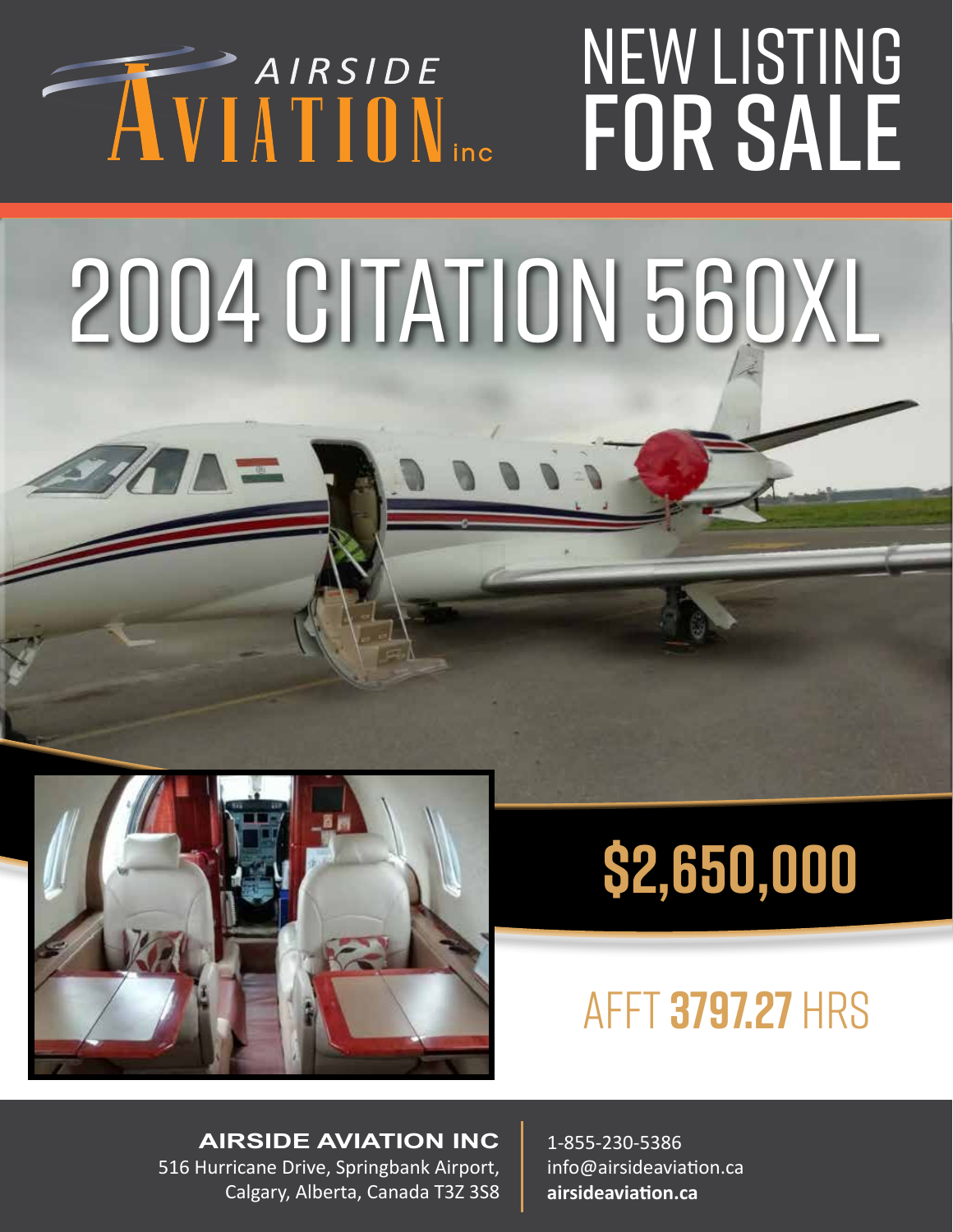# Avionics installed Model, Nos and Nos<br>
(single/double/triple) with date of<br> **ADF** (Honeywell DF-850 Dual)<br>
- At the time of manufacturer (2004)



**Engine Serial:** PCE-DB0757 (LH), PCE-DB0754 (RH) **Multiple Engines and Props : LEFT :** 3289.35 TTSN, 3053 CYCLES SINCE NEW **RIGHT :** 3797.27 TTSN, 3486 CYCLES SINCE NEW

**(single/double/triple) with date of installation:**

- ADF ( Honeywell DF-850 Dual)
- **At the time of manufacturer (2004)**
- ILS (Honeywell RNZ-850 Dual) **(2004)**
- Glide Path Receiver (Honeywell RNZ- 850 Dual) **(2004)**
- Marker Receiver (Honeywell RNZ-850 Dual) **(2004)**
- VOR Receiver (Honeywell RNZ-850 Dual) **(2004)**
- DME Interrogator (Honeywell DM-850 Dual) **(2004)**
- ATC Transponder (Honeywell XS-852A Dual) **(2004)**
- Weather Radar (Honeywell WU-880) **(2004)**
- Radio Altimeter (Honeywell AA-300) **(2004)**
- TCAS II (Honeywell CAS-67B **(2004)** *TCAS modify on 21.12.2016 as per (SB 560XL-34-75 Rev. 1) version 7.1.*
- ELT (Artex ELT C406-2) **(2004)**
- SATCOM( Aircell AST-3500) **(2004)**
- GPS/FMS (Universal UNS-1ESP Dual) **(2004)**
- VHF (Honeywell RCZ-833K Dual)**(2004)**
- VHF Nav. System (Honeywell RNZ-850 Dual) **(2004)**
- HF Comm. System (KHF-950) **(2004)**
- Cockpit Voice Recorder System (L3 communication FA2100) **(2004)**
- EGPWS system (Honeywell MK-V)- **(2004)**
- Radio Altimeter system (Honeywell AA-300)- **(2004)**
- Flight Data Recorder System (Honeywell SSFDR) **(2004)**
- Audio Control Panel (Honeywell AV850A Dual) **(2004)**